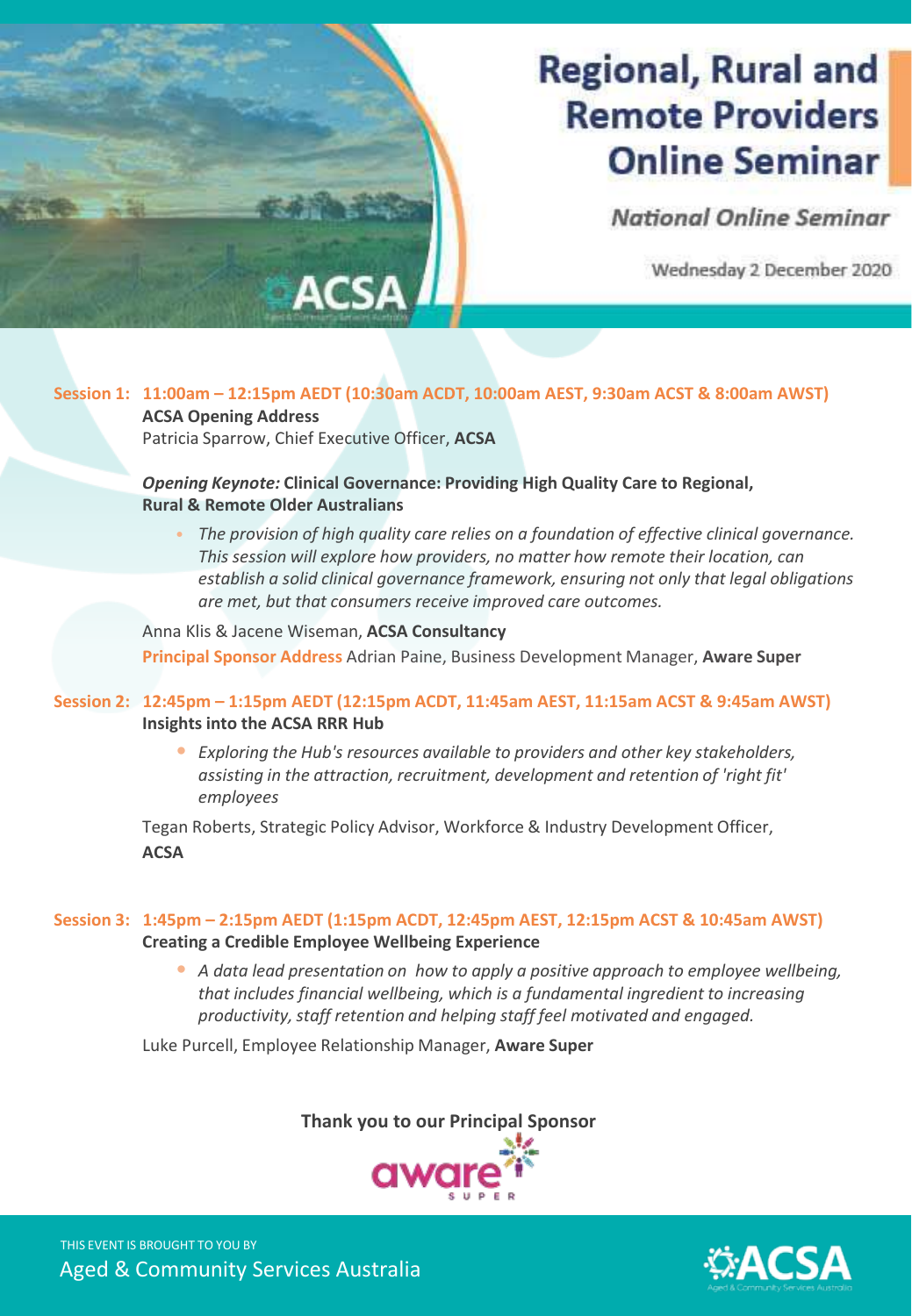# **Regional, Rural and Remote Providers Online Seminar**

National Online Seminar

Wednesday 2 December 2020

#### **Session 4: 2:30pm – 3:30pm AEDT (2:00pm ACDT, 1:30pm AEST, 1:00pm ACST & 11:30am AWST) Regional, Rural & Remote Provider Showcase and Q&A**

• *Gain an insight into the experiences and expertise of a range of rural, regional & remote providers who will share case study snapshots of their organisation. Interactive Q&A will allow you to take away actionable insights to your own organisation.*

Wendy Rocks, Managing Director, **Lutheran Aged Care Albury, NSW** Marnie Alefosio, Manager Aged and Community Care Services , **Yaandina Community Services, WA**

Gillian McGinty, Chief Executive Officer, **Boandik Lodge, SA**

#### **Session 5: 4:00pm – 5:00pm AEDT (3:30pm ACDT, 3:00pm AEST, 2:30pm ACST & 1:00pm AWST) Panel Discussion: Empowering Leaders to Guide a High Quality, Sustainable Workforce**

• *Leaders of regional, rural & remote aged care providers know that resilience is one of the key characteristics required to do their job well. This session will explore how leaders can develop their own capabilities and skills, bring their best self to work, and enable those around them to thrive.*

Louise Pitcher, **OwnMind** Dianne Adamson, **Solutions From Within** Jenny Edinger, Special Counsel, Employment and Workplace Relations, **Panetta McGrath Laywers**



Aged & Community Services Australia THIS EVENT IS BROUGHT TO YOU BY